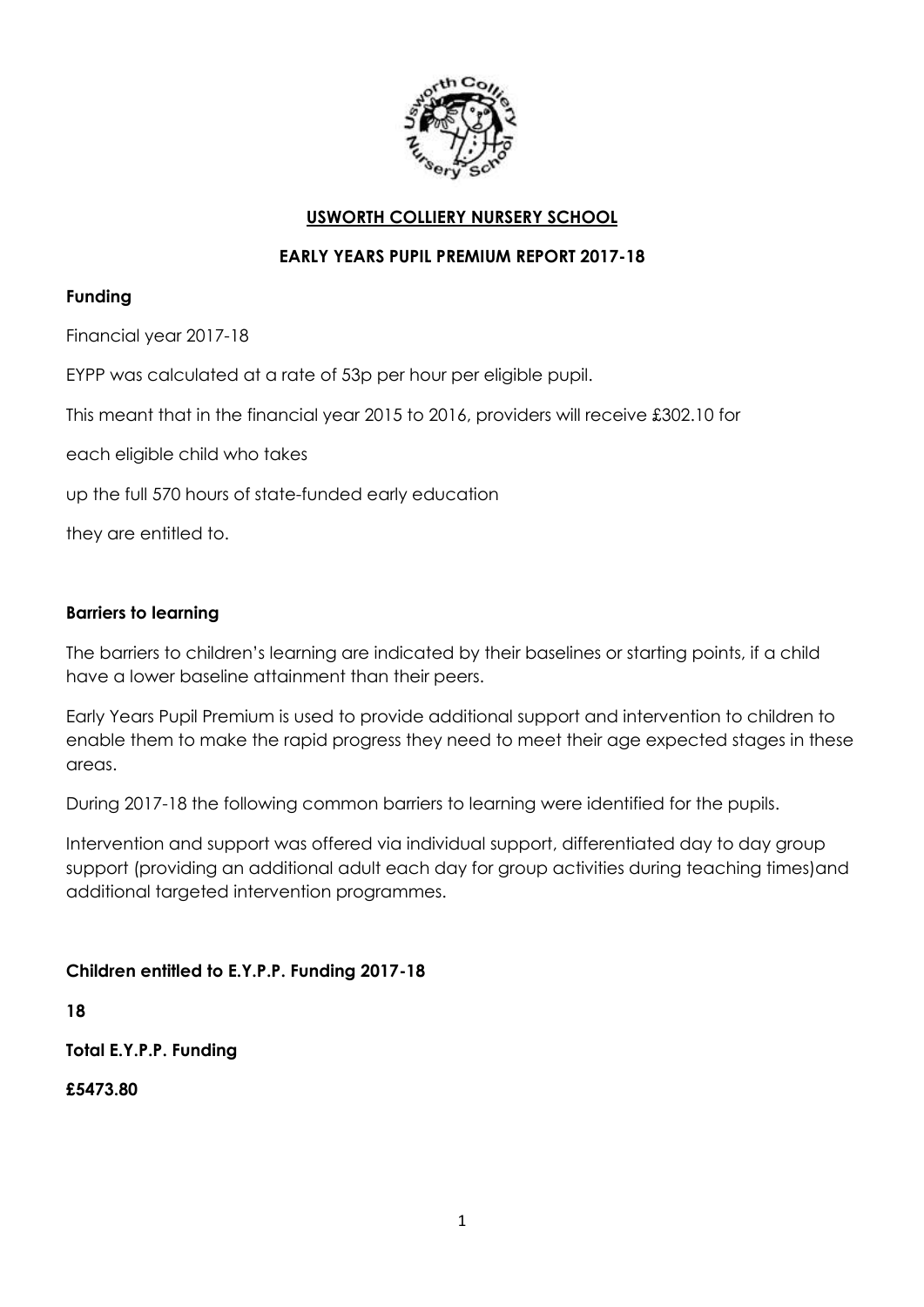# **E.Y.P.P. INTERVENTION AND SUPPORT**

| <b>AM Classes</b>                            |                             | Number of E.Y.P.P |                              |       |
|----------------------------------------------|-----------------------------|-------------------|------------------------------|-------|
| E.Y.F.S.                                     | <b>Barrier to learning</b>  | <b>Number</b>     | <b>Individual</b>            | Cost  |
| Area of learning                             |                             | of                | Group                        |       |
|                                              |                             | children          | <b>Targeted Intervention</b> |       |
| <b>Personal Social</b>                       | Self Confidence and Self    | $\overline{2}$    | <b>CHIT CHAT</b>             | £192  |
| and Emotional                                | Awareness                   |                   | Nurture group                |       |
| Development                                  | Managing feelings and       |                   | 3 sessions per week          |       |
|                                              | behaviour                   |                   | 6 weeks course               |       |
|                                              | <b>Making Relationships</b> |                   | Individual support           |       |
|                                              |                             |                   | Nurture Talk and play        |       |
|                                              |                             |                   | 5 sessions per week          | £120  |
|                                              |                             |                   | all year round               |       |
| Communication                                | Listening and Attention     | 3                 | <b>ICAN Early Talkboost</b>  | £384  |
| and Language                                 | Understanding               |                   | 3 sessions per week          |       |
|                                              | Speaking                    |                   | 6 weeks course               |       |
| Physical                                     | Moving and Handling         | $\mathbf{1}$      | Individual support           | £256  |
| Development                                  |                             |                   | Sensory programme            |       |
|                                              |                             |                   | 2 sessions per week          |       |
|                                              |                             |                   | 6 weeks course               |       |
|                                              | <b>Health and Self Care</b> | 3                 | Daily support to gain        | £800  |
|                                              |                             |                   | self care skills             |       |
|                                              |                             |                   | 20 mins session 5            |       |
|                                              |                             |                   | sessions per week            |       |
|                                              |                             |                   | x 10 weeks                   |       |
| Literacy                                     | Reading                     | $\overline{4}$    | Storytalk sessions           | £1920 |
|                                              | Writing                     | $\overline{2}$    | 5 sessions per week          |       |
|                                              |                             |                   | all year round               |       |
| <b>Mathematics</b>                           | Number                      | $\overline{2}$    | Number town                  | £360  |
|                                              | Shapes spaces and measures  | 3                 | sessions                     |       |
|                                              |                             |                   | 5 x 10 min sessions          |       |
|                                              |                             |                   | per week                     |       |
|                                              |                             |                   | 10 week programme            |       |
| <b>TOTAL COST OF ADDITONAL SUPPORT £4032</b> |                             |                   |                              |       |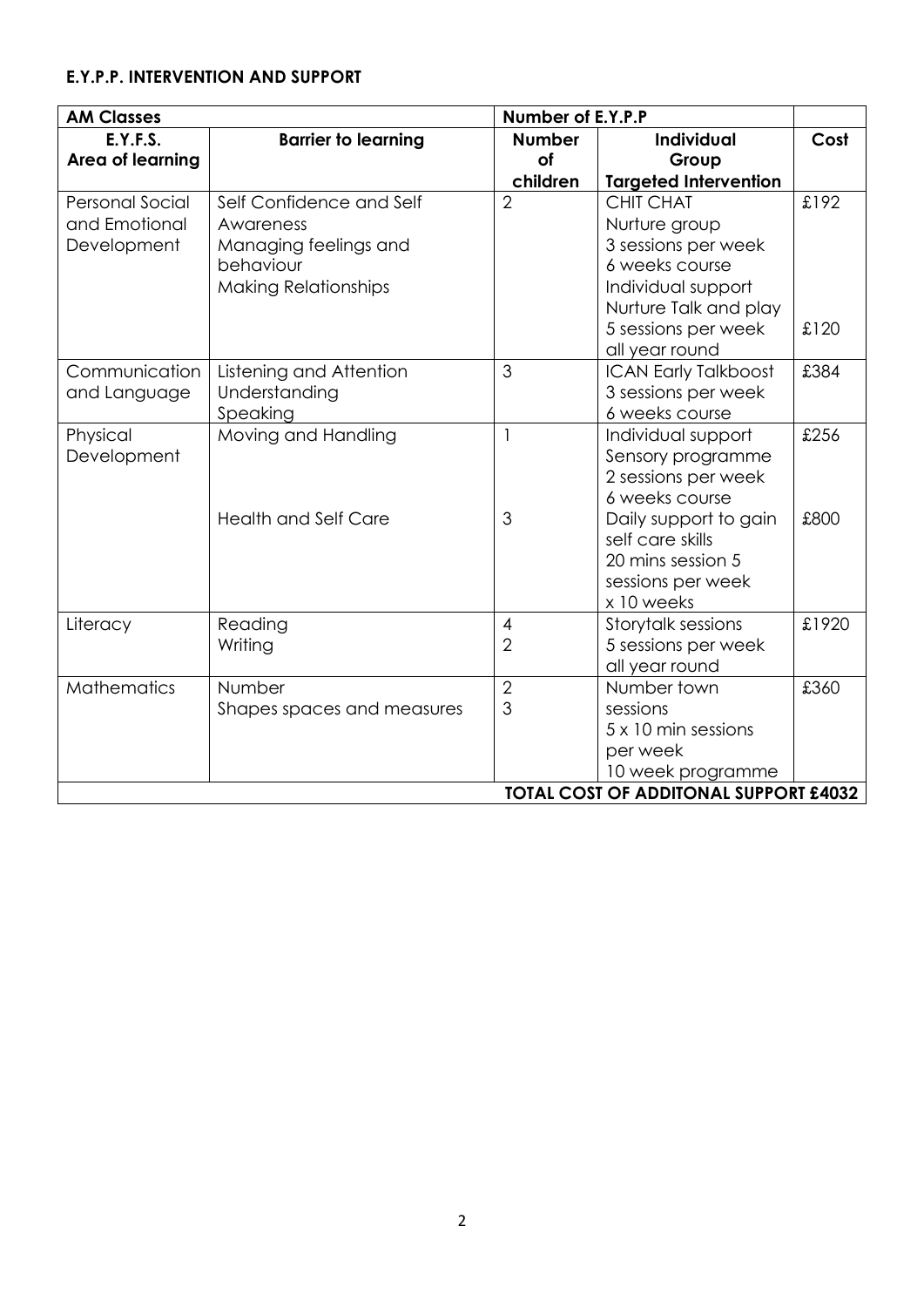#### **E.Y.P.P. INTERVENTION AND SUPPORT**

| <b>PM Classes</b>                            |                             | Number of E.Y.P.P |                              |       |
|----------------------------------------------|-----------------------------|-------------------|------------------------------|-------|
| E.Y.F.S.                                     | <b>Barrier to learning</b>  | <b>Number</b>     | <b>Individual</b>            | Cost  |
| Area of learning                             |                             | of                | Group                        |       |
|                                              |                             | children          | <b>Targeted Intervention</b> |       |
| <b>Personal Social</b>                       | Self Confidence and Self    | $\overline{2}$    | <b>CHIT CHAT</b>             | £192  |
| and Emotional                                | Awareness                   |                   | Nurture group                |       |
| Development                                  | Managing feelings and       | $\overline{2}$    | 3 sessions per week          |       |
|                                              | behaviour                   |                   | 6 weeks course               |       |
|                                              | <b>Making Relationships</b> | $\overline{2}$    | Individual support           |       |
| Communication                                | Listening and Attention     | $\overline{2}$    | <b>ICAN Early Talkboost</b>  | £384  |
| and Language                                 | Understanding               | $\overline{2}$    | 3 sessions per week          |       |
|                                              | Speaking                    | $\overline{2}$    | 6 weeks course               |       |
| Physical                                     | Moving and Handling         |                   | Individual support           | £256  |
| Development                                  |                             |                   | Sensory programme            |       |
|                                              |                             |                   | 2 sessions per week          |       |
|                                              |                             |                   | 6 weeks course               |       |
|                                              | <b>Health and Self Care</b> | 3                 | Daily support to gain        | £800  |
|                                              |                             |                   | self care skills             |       |
|                                              |                             |                   | 20 mins session 5            |       |
|                                              |                             |                   | sessions per week            |       |
|                                              |                             |                   | x 10 weeks                   |       |
| Literacy                                     | Reading                     | 3                 | Storytalk sessions           | £1920 |
|                                              | Writing                     |                   | 5 sessions per week          |       |
|                                              |                             |                   | all year round               |       |
| <b>Mathematics</b>                           | Number                      | $\mathbf{1}$      | Number town                  | £360  |
|                                              | Shapes spaces and measures  |                   | sessions                     |       |
|                                              |                             |                   | 5 x 10 min sessions          |       |
|                                              |                             |                   | per week                     |       |
|                                              |                             |                   | 10 week programme            |       |
| <b>TOTAL COST OF ADDITONAL SUPPORT £3912</b> |                             |                   |                              |       |

## **TOTAL EXPENDITURE FOR E.Y.P.P. INTERVENTION AND SUPPORT FOR 2017-18 =£7994**

#### **TOTAL E.Y.P.P. BUDGET 2017-18 = £5473.80**